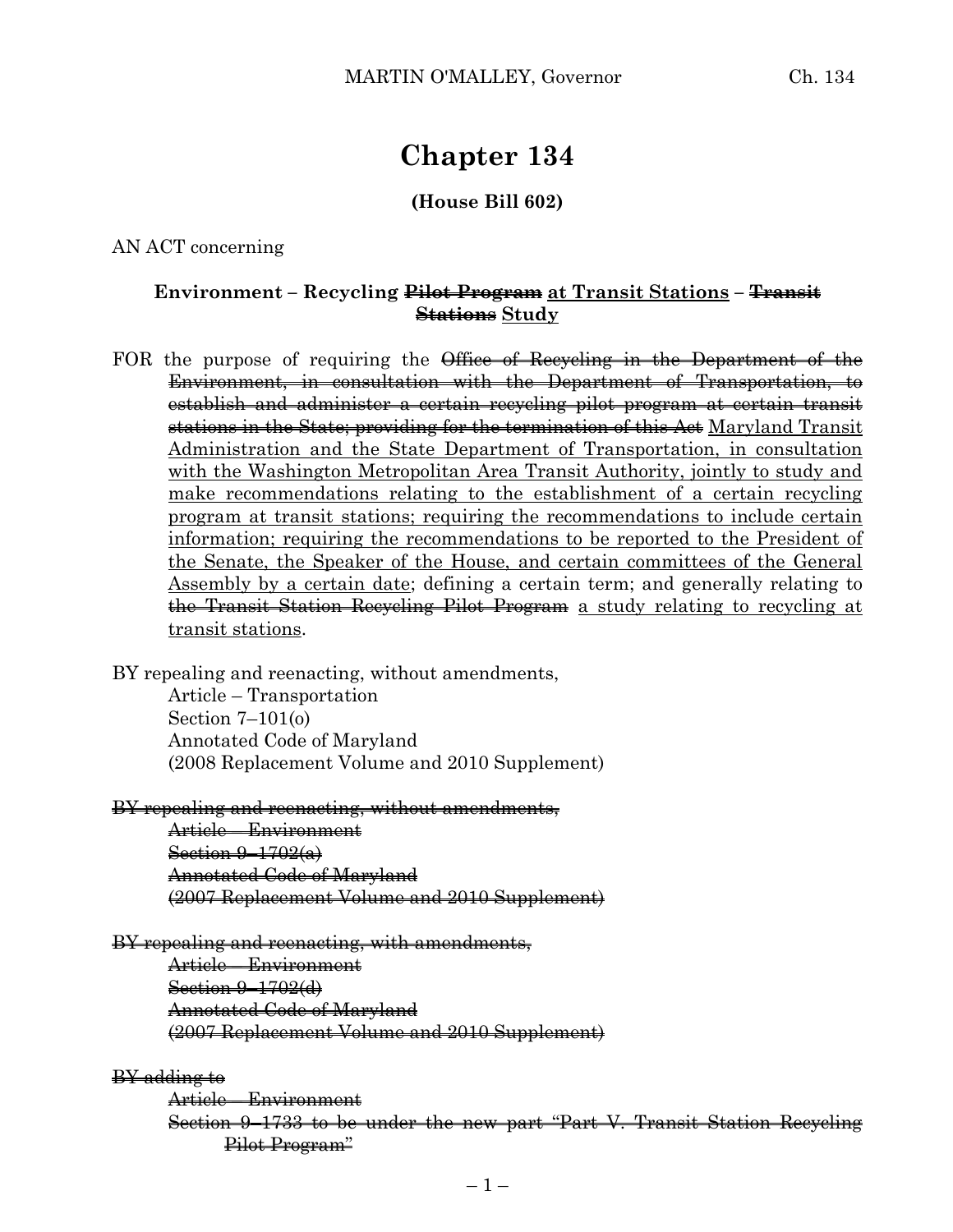## Annotated Code of Maryland (2007 Replacement Volume and 2010 Supplement)

SECTION 1. BE IT ENACTED BY THE GENERAL ASSEMBLY OF MARYLAND, That the Laws of Maryland read as follows:

## **Article – Transportation**

7–101.

(o) (1) "Transit station" means any facility, the primary function of which relates to the boarding and alighting of passengers from transit vehicles.

(2) "Transit station" includes platforms, shelters, passenger waiting facilities, parking areas, access roadways, and other real property used to facilitate passenger access to transit service or railroad service.

## **Article – Environment**

 $9 - 1702.$ 

- (a) There is an Office of Recycling created within the Department.
- $(d)$  The Office shall:

(1) Assist the counties in developing an acceptable recycling plan required under § 9–1703 of this subtitle and § 9–505 of this title, including technical assistance to the local governments;

 $\left( 2\right)$  Coordinate the efforts of the State to facilitate the implementation of the recycling goals at the county level;

(3) Review all recycling plans submitted as part of a county plan as required under § 9–505 of this title and advise the Secretary on the adequacy of the recycling plan; **[**and**]**

(4) Administer the Statewide Electronics Recycling Program under Part IV of this subtitle**; AND**

**(5) ADMINISTER THE TRANSIT STATION RECYCLING PILOT PROGRAM UNDER PART V OF THIS SUBTITLE**.

## **9–1731. RESERVED.**

**9–1732. RESERVED.**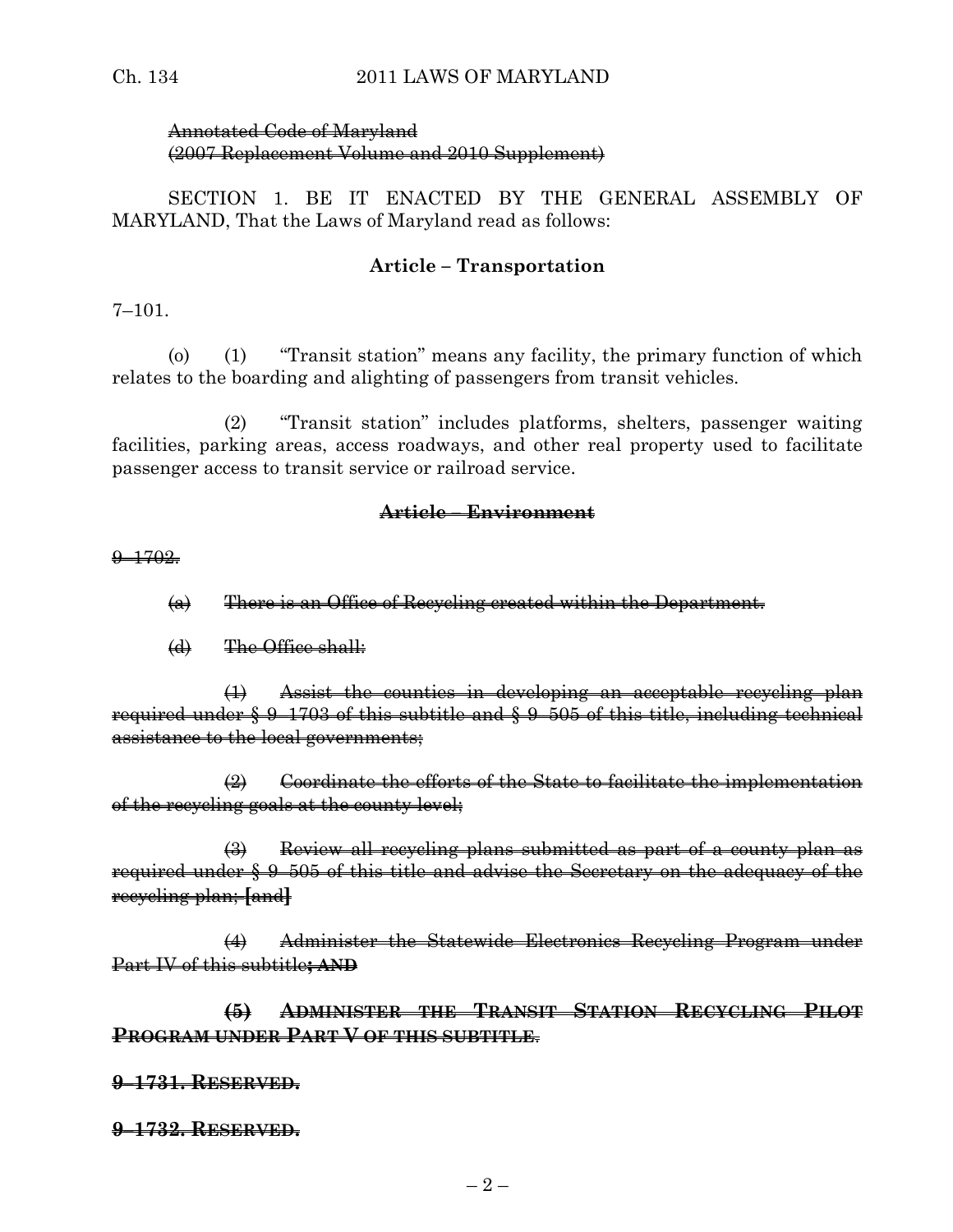## **PART V. TRANSIT STATION RECYCLING PILOT PROGRAM.**

**9–1733.**

**(A) IN THIS SECTION, "TRANSIT STATION" HAS THE MEANING STATED IN § 7–101 OF THE TRANSPORTATION ARTICLE.**

**(B) THE OFFICE OF RECYCLING, IN CONSULTATION WITH THE DEPARTMENT OF TRANSPORTATION, SHALL ESTABLISH A PILOT PROGRAM THAT REQUIRES THE PLACEMENT OF COLLECTION BINS FOR RECYCLING ADJACENT TO COLLECTION BINS FOR GARBAGE AT TRANSIT STATIONS IN THE STATE.**

**(C) THE PILOT PROGRAM ADOPTED UNDER SUBSECTION (B) OF THIS SECTION SHALL BE IMPLEMENTED AT TRANSIT STATIONS:**

- **(1) LOCATED IN COUNTIES WITH:**
	- **(I) A POPULATION GREATER THAN 150,000; AND**
	- **(II) A CURBSIDE RECYCLING PROGRAM; AND**

**(2) IN LOCATIONS IN WHICH THE OFFICE OF RECYCLING HAS DETERMINED THAT RECYCLING IS PRACTICABLE AND ECONOMICALLY FEASIBLE.**

SECTION 2. AND BE IT FURTHER ENACTED, <del>That this Act shall take effect</del> October 1, 2011. It shall remain effective for a period of 5 years and, at the end of September 30, 2016, with no further action required by the General Assembly, this Act shall be abrogated and of no further force and effect. That:

(a) In this section, "transit station" has the meaning stated in  $\S$  7–101 of the Transportation Article.

(b) (1) The Maryland Transit Administration and the State Department of Transportation, in consultation with the Washington Metropolitan Area Transit Authority, shall jointly study and make recommendations relating to the establishment of a program to place collection bins for recycling adjacent to collection bins for garbage at transit stations in the State.

(2) The recommendations in paragraph (1) of this subsection shall identify the transit stations where recycling would be the most practicable and economically feasible.